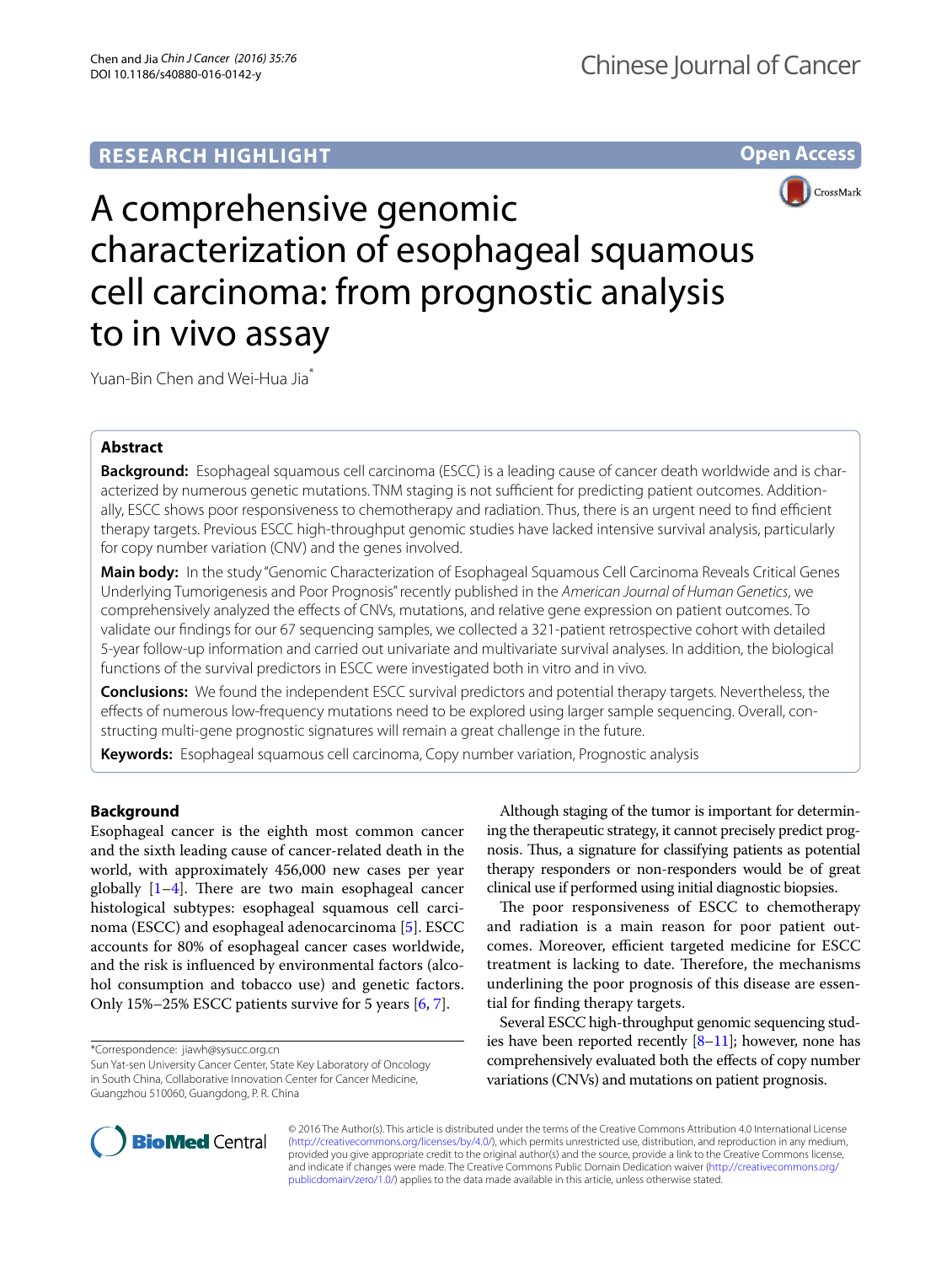#### **Main body**

In our recent article entitled "Genomic Characterization of Esophageal Squamous Cell Carcinoma Reveals Critical Genes Underlying Tumorigenesis and Poor Prognosis" published in the *American Journal of Human Genetics*, we reported a high-throughput genomic sequencing study of ESCC. By detecting and characterizing somatic variants, we comprehensively analyzed the effects of CNVs, mutations, and relative gene expression on patients' overall survival (OS). For essential genes, further biological experiments were carried out in vitro and in vivo. The goal was to identify critical mutations underlying the poor prognosis of ESCC and to find potential prognosis makers and therapy targets [[12\]](#page-2-7).

In the 67 samples comprising the sequencing cohort, 19,434 mutations were found in exon regions of the ESCC genome. Using MutSigCV software [[13\]](#page-2-8), tumor protein p53 (*TP53*), cyclin-dependent kinase inhibitor 2A (*CDKN2A*), notch homolog 1, translocation-associated (Drosophila) (*NOTCH1*), and nuclear factor, erythroid 2 like 2 (*NFE2L2*) were identified as significantly mutated genes. These four genes were then subjected to OS analysis. The results showed that patients harboring *NOTCH1* mutations had a longer lifespan after surgery than those without mutations. In addition, using a cohort of independent 321 samples, we found that individuals with lower *NOTCH1* expression had a higher 5-year OS rate than those with higher *NOTCH1* levels. Multivariate Cox regression analysis indicated that after adjustment for age, sex, tumor stage, smoking, and alcohol consumption, *NOTCH1* expression was significantly associated with OS. These findings suggest that *NOTCH1* might play an essential role in ESCC progression.

Compared with mutations, we found much higher frequencies of CNVs in ESCC. To explore their influence on survival, both CNVs and expression of the associated genes were detected by quantitative polymerase chain reaction (qPCR). A number of CNVs and genes were found to be associated with poor patient outcomes.

MYB proto-oncogene like 2 (*MYBL2*), a reported cell cycle regulator, showed elevated gene copy numbers in 70% of the tumors subjected to whole-genome sequencing. Its transcripts and protein were also overexpressed in ESCC compared with adjacent normal tissues. Both the gene copy number and expression of *MYBL2* showed negative effects on individuals' survival. In vitro studies demonstrated that overexpression of *MYBL2* increased proliferation in ESCC cell lines.

Non-coding RNA plays an important role in tumorigenesis and development. However, previous comparative genomic hybridization studies mainly focused on coding genes. In our study, a CNV-harbored microRNA, *miR*-*4707*-*5p*, was found to be significantly overexpressed in tumors, and individuals with high *miR*-*4707*-*5p* levels exhibited worse prognosis than those with low *miR*-*4707*-*5p* levels. An in vitro pilot experiment revealed that *miR*-*4707*-*5p* has a strong ability to promote cell migration and invasion. The pro-metastasis ability of *miR*-*4707*-*5p* was confirmed in two different mouse tumor metastasis models. Furthermore, through mechanism studies, we found that *miR*-*4707*-*5p* can decrease E-cadherin by targeting adenosine deaminase, RNA specific B1 (*ADARB1*), in turn promoting cell metastasis. Therefore, the CNV-*miR*-*4707*-*5p*-*ADARB1*-E-cadherin axis might be a target of ESCC therapy.

Interestingly, VANGL planar cell polarity protein 1 (*VANGL1*), a novel high-frequency mutant gene that we found, showed no association with ESCC prognosis. Thus, *VANGL1* mutation might play a role only at early stages of the neoplastic process.

Although a list of prognosis predictors was found, we could not rule out the possibility that low-frequency mutations also have an impact on prognosis, at least for particular individuals. However, due to the limited sample size, the association between these low-frequency mutant genes and ESCC prognosis could not be analyzed in this study. As cancer occurrence and development are the result of the participation of multiple genes, a multigene prognostic signature would be more convincing, though this is difficult to realize because of the limited sample size, low frequency of mutations, and complexity of genomic variants.

#### **Conclusions**

Through a comprehensive genomic study and gene expression analysis, we identified a number of independent prognosis predictors. We showed that at least two of them, *MYBL2* and *miR*-*4707*-*5p*, are involved in ESCC cell malignant transformation and might be a basis for poor ESCC prognosis. Considering the decreasing cost of sequencing, experiments with larger sample sizes and more serviceable algorithms would help in the future search for a multi-gene prognostic signature.

#### **Authors' contributions**

YBC drafted the manuscript. WHJ reviewed and revised the manuscript. Both authors read and approved the final manuscript.

#### **Competing interests**

The authors declare that they have no competing interests.

Received: 16 June 2016 Accepted: 17 June 2016Published online: 11 August 2016